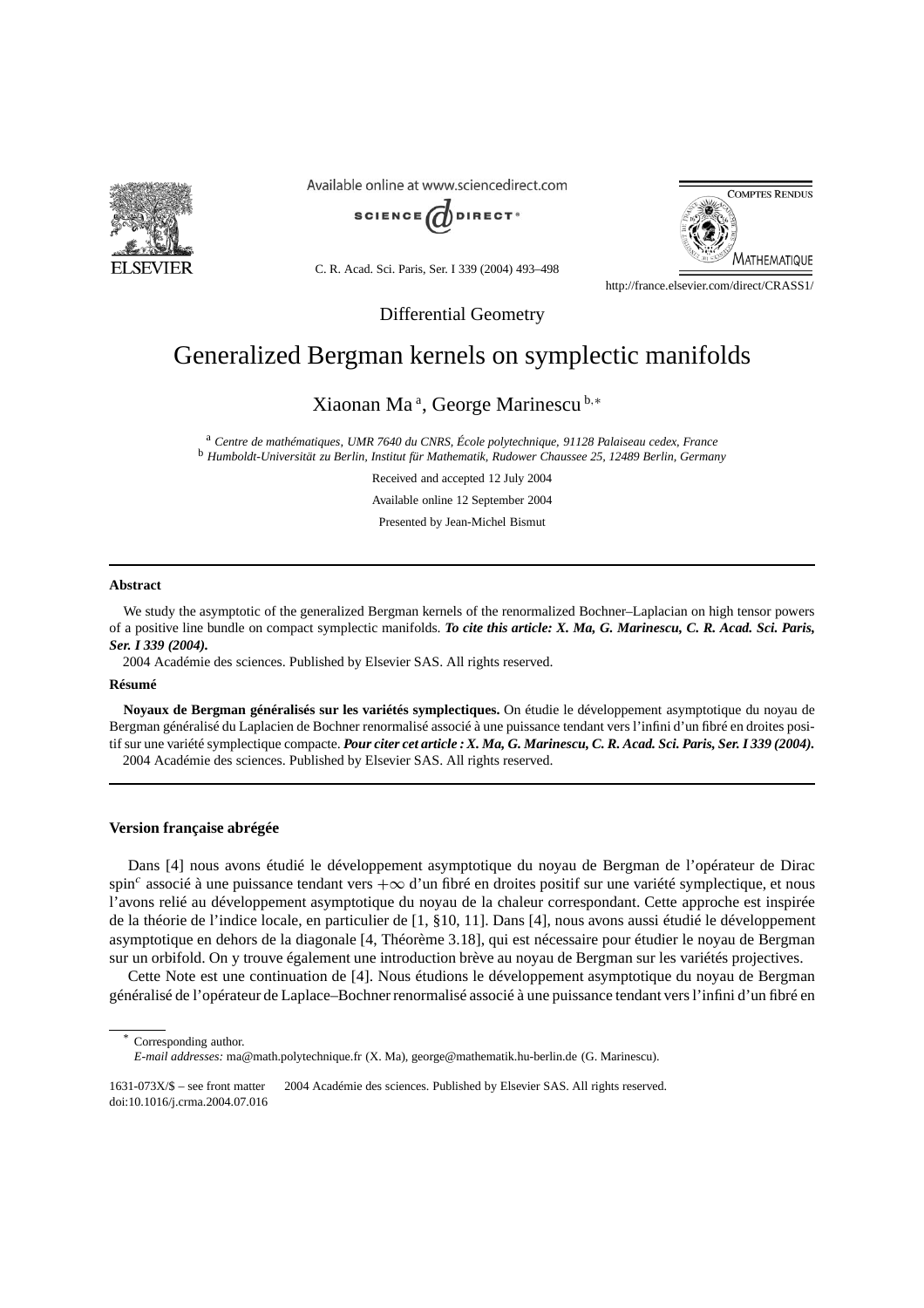droites positif sur une variété symplectique compacte. Dans cette situation, ces opérateurs ont des valeurs propres petites quand la puissance tend vers l'infini (dans [4], la seule valeur propre petite est zéro, d'où nous tirons l'équation-clé [4, (3.89)]). En combinant l'estimation de la norme de Sobolev de [4] et une technique de série formelle, nous démontrons le Théorème 3.1, qui donne le développement du noyau de Bergman généralisé près de la diagonale. Nous obtenons aussi une méthode pour calculer les coefficients de ce développement.

Le détails des démonstrations et des applications de nos résultats sont donnés dans [8].

## **1. Introduction**

In [4] we studied the asymptotic expansion of the Bergman kernel of the spin*<sup>c</sup>* Dirac operator associated to a positive line bundle on compact symplectic manifolds, and related it to that of the corresponding heat kernel. This approach is inspired by local Index Theory, especially by [1, §10, 11]. In [4], we also focused on the full off-diagonal asymptotic expansion [4, Theorem 3.18] which is needed to study the Bergman kernel on orbifolds. We refer to [4] for a brief introduction to the Bergman kernel on complex projective manifolds.

This Note is a continuation of [4]. We study the asymptotic expansion of the generalized Bergman kernels of the renormalized Bochner–Laplacian on high tensor powers of a positive line bundle on compact symplectic manifolds. In this situation the operators have small eigenvalues when the power  $p \rightarrow \infty$  (the only small eigenvalue is zero in [4], thus we have the key equation [4, (3.89)]) and we are interested in obtaining Theorem 3.1, the *near* diagonal expansion of the generalized Bergman kernels. This result is enough for most of applications. We will combine the Sobolev norm estimates from [4] and a formal power series trick to obtain Theorem 3.1, and in this way, we have a method to compute the coefficients, which is new also in the case of [4].

The full details and some applications of our results are given in [8].

### **2. Generalized Bergman kernels**

Let  $(X, \omega)$  be a compact symplectic manifold of real dimension 2*n*. Assume that there exists a Hermitian Let (*x*, ω) be a compact symplectic mannon of ical dimension  $2n$ . Assume that there exists a fictionial line bundle (*L*, *h*<sup>L</sup>) over *X* endowed with a Hermitian connection  $∇^L$  with the property that  $\frac{\sqrt{-1}}{2\pi}$  $R^L = (\nabla^L)^2$  is the curvature of  $(L, \nabla^L)$ . Let  $(E, h^E)$  be a Hermitian vector bundle on *X* with Hermitian connection  $\nabla^E$  and its curvature  $R^E$ .

Let  $g^{TX}$  be a Riemannian metric on *X*. Let  $\nabla^{TX}$  be the Levi-Civita connection on  $(T X, g^{TX})$  with its curvature  $R^{TX}$  and its scalar curvature  $r^X$ . Let d*v<sub>X</sub>* be the Riemannian volume form of  $(TX, g^{TX})$ . The scalar product on  $\mathbb{C}^{\infty}(X, L^p \otimes E)$ , the space of smooth sections of  $L^p \otimes E$ , is given by  $\langle s_1, s_2 \rangle = \int_X \langle s_1(x), s_2(x) \rangle_{L^p \otimes E} dv_X(x)$ . Let  $J: TX \to TX$  be the skew-adjoint linear map which satisfies the relation

$$
\omega(u, v) = g^{TX}(\mathbf{J}u, v) \tag{1}
$$

for  $u, v \in TX$ . Let *J* be an almost complex structure which is (separately) compatible with  $g^{TX}$  and  $\omega$ , especially,  $ω(·, J ·)$  defines a metric on *TX*. Then *J* commutes also with **J**. Let  $∇<sup>X</sup>J ∈ T<sup>*</sup>X ⊗ End(TX)$  be the covariant derivative of *J* induced by  $\nabla^{TX}$ . Let  $\nabla^{L^p \otimes E}$  be the connection on  $L^p \otimes E$  induced by  $\nabla^L$  and  $\nabla^E$ . Let  $\{e_i\}_i$  be an orthonormal frame of  $(TX, g^{TX})$ . Let  $\Delta^{L^p \otimes E} = -\sum_i [(\nabla_{e_i}^{L^p \otimes E})^2 - \nabla_{\nabla_{e_i}^{TX} e_i}^{L^p \otimes E}]$  be the induced Bochner–Laplacian acting on  $C^{\infty}(X, L^p \otimes E)$ . We fix a smooth Hermitian section  $\Phi$  of End $(E)$  on *X*. Set  $\tau(x) = -\pi \text{Tr} |_{TX}[J\mathbf{J}]$ , and

$$
\Delta_{p,\Phi} = \Delta^{L^p \otimes E} - p\tau + \Phi. \tag{2}
$$

By [7, Cor. 1.2] there exist  $\mu_0$ ,  $C_L > 0$  independent of *p* such that the spectrum of  $\Delta_{p,\Phi}$  satisfies

$$
\text{Spec } \Delta_{p,\Phi} \subset [-C_L, C_L] \cup [2p\mu_0 - C_L, +\infty[.
$$
\n<sup>(3)</sup>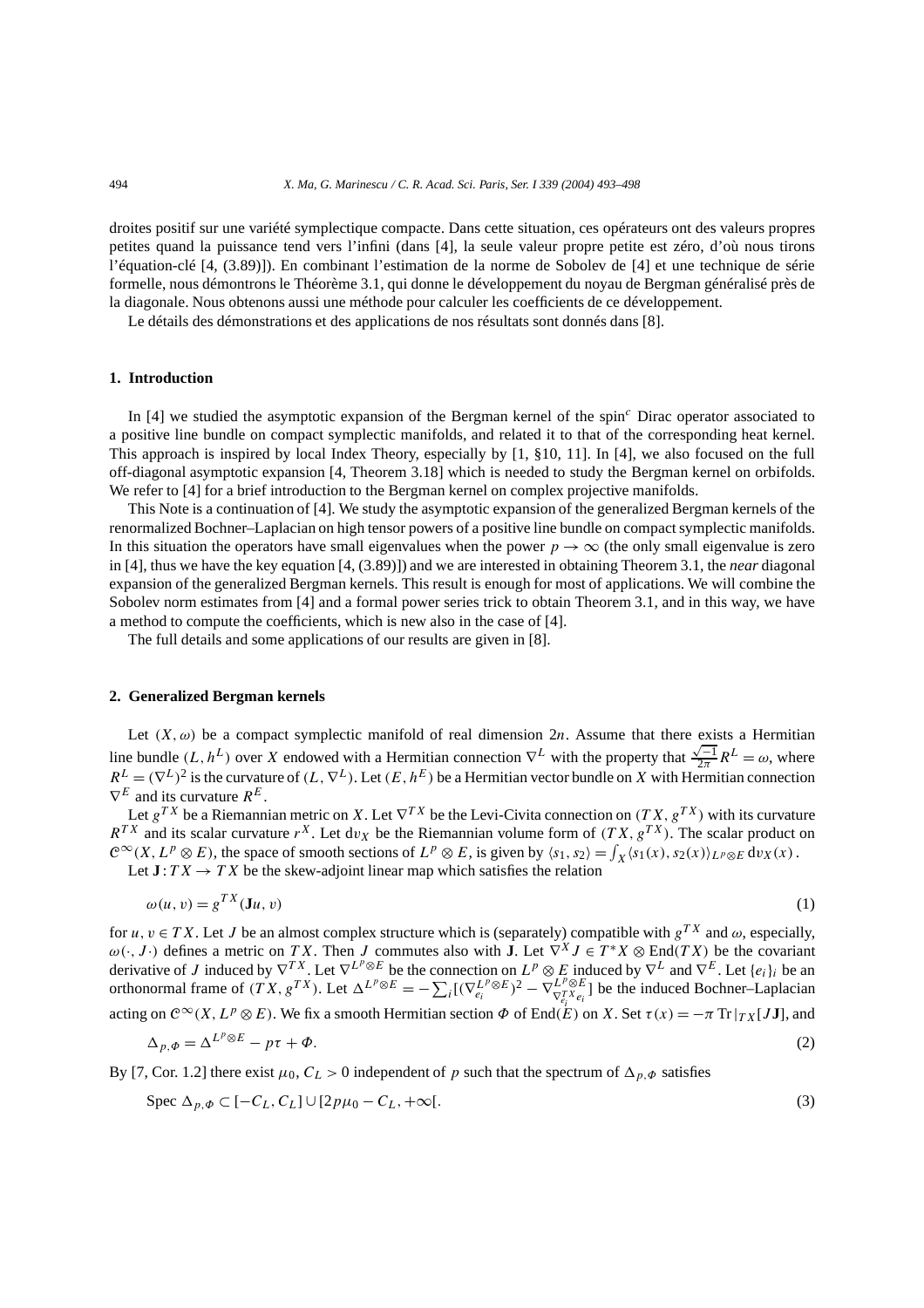Let  $P_{0,p}$  be the orthogonal projection from  $(\mathcal{C}^{\infty}(X, L^p \otimes E), \langle , \rangle)$  onto the eigenspace of  $\Delta_{p,\Phi}$  with the eigenvalues in  $[-C_L, C_L]$ . We define  $P_{q,p}(x, x')$ ,  $q \ge 0$  as the smooth kernels of the operators  $P_{q,p} = (\Delta_{p,p} e)^q P_{0,p}$  (we set  $(\Delta_{p,\Phi})^0 = 1$ ) with respect to  $dv_X(x')$ . They are called the generalized Bergman kernels of the renormalized Bochner–Laplacian  $\Delta_{p,\Phi}$ . Let det **J** be the determinant function of  $J_x \in End(T_x X)$ .

**Theorem 2.1.** *There exist smooth coefficients*  $b_{q,r}(x) \in \text{End}(E)_x$  *which are polynomials in*  $R^{TX}$ *,*  $R^{E}$  (*and*  $R^{L}$ *,*  $\Phi$ ) *and their derivatives of order*  $\leq 2(r+q) - 1$  (*resp.*  $2(r+q)$ *) at x, and* 

$$
b_{0,0} = (\det \mathbf{J})^{1/2} \operatorname{Id}_E,\tag{4}
$$

*such that for any*  $k, l \in \mathbb{N}$ *, there exists*  $C_{k,l} > 0$  *such that for any*  $x \in X$ *,*  $p \in \mathbb{N}$ *,* 

$$
\left|\frac{1}{p^n}P_{q,p}(x,x)-\sum_{r=0}^k b_{q,r}(x)p^{-r}\right|_{\mathcal{C}^l} \leqslant C_{k,l} p^{-k-1}.
$$
\n<sup>(5)</sup>

*Moreover, the expansion is uniform in that for any*  $k, l \in \mathbb{N}$ , there is an integer *s* such that if all data ( $g^{TX}$ ,  $h^{L}$ ,  $\nabla^L$ ,  $h^E$ ,  $\nabla^E$ , J and  $\Phi$ ) run over a bounded set in the C<sup>s</sup>-norm and g<sup>TX</sup> stays bounded below, the constant  $C_{k,l}$  is *independent of gT X*; *and the* C*<sup>l</sup> -norm in* (5) *includes also the derivatives on the parameters.*

**Theorem 2.2.** *If*  $J = J$ *, then for*  $q \ge 1$ *,* 

$$
b_{0,1} = \frac{1}{8\pi} \bigg[ r^X + \frac{1}{2} |\nabla^X J|^2 + 2\sqrt{-1} R^E(e_j, Je_j) \bigg],\tag{6}
$$

$$
b_{q,0} = \left(\frac{1}{12}|\nabla^X J|^2 + \frac{\sqrt{-1}}{2}R^E(e_j, Je_j) + \Phi\right)^q.
$$
 (7)

Theorem 2.1 for  $q = 0$  and (6) generalize the results of [3,6,9,10], to the symplectic case, and we can view (7) as an extension and refinement of the results of [2], [5, §5] about the density of states function of  $\Delta_{p,\phi}$ .

#### **3. Idea of the proofs**

For  $x_0 \in X$ ,  $\varepsilon > 0$ , we identify the open ball  $B^{T_{x_0}X}(0, \varepsilon)$  in  $T_{x_0}X$  with center 0 and radius  $\varepsilon$ , with a neighborhood of  $x_0 \in X$  by means of the exponential map. We also identify the fibers of  $(L, h^L)$ ,  $(E, h^E)$  with  $(L_{x_0}, h^{L_{x_0}})$ ,  $(E_{x_0}, h^{E_{x_0}})$ , respectively, in a neighborhood of  $x_0$ , by using the parallel transport with respect to  $\nabla^L$ ,  $\nabla^E$  along the radial direction.

We apply the strategy from the proof in [4]. First, (3) and the finite propagation speed for hyperbolic equations, allows to localize the problem. In particular, the asymptotics of  $P_{q,p}(x_0, x')$  as  $p \to \infty$  are localized on a neighborhood of  $x_0$ . Thus we can translate our analysis from *X* to the manifold  $\mathbb{R}^{2n} \simeq T_{x_0}X =: X_0$ .

We then extend the bundles and connections from a neighborhood of 0 to all of  $T_{x_0}X$ . In particular, we can extend  $\nabla^L$  (resp.  $\nabla^E$ ) to a Hermitian connection  $\nabla^{L_0}$  on  $(L_0, h^{L_0}) = (X_0 \times L_{x_0}, h^{L_{x_0}})$  (resp.  $\nabla^{E_0}$  on  $(E_0, h^{E_0}) =$  $(X_0 \times E_{x_0}, h^{E_{x_0}})$  on  $T_{x_0}X$  in such a way so that we still have positive curvature  $R^{L_0}$ ; in addition  $R^{L_0} = R_{x_0}^L$ outside a compact set. We also extend the metric  $g^{TX_0}$ , the almost complex structure  $J_0$ , and the smooth section *Φ*<sub>0</sub> (resp. the connection  $∇^{E_0}$ ) in such a way that they coincide with their values at 0 (resp. the trivial connection) outside a compact set. Moreover, using a fixed unit vector  $S_L \in L_{x_0}$  and the above discussion, we construct an isometry  $E_0 \otimes L_0^p \simeq E_{x_0}$ . Let  $\Delta_{p,\Phi_0}^{X_0}$  be the renormalized Bochner–Laplacian on  $X_0$  associated to the above data by a formula analogous to (2). Then (3) still holds for  $\Delta_{p,\Phi_0}^{X_0}$  with  $\mu_0$  replaced by  $\mu_0/2$ .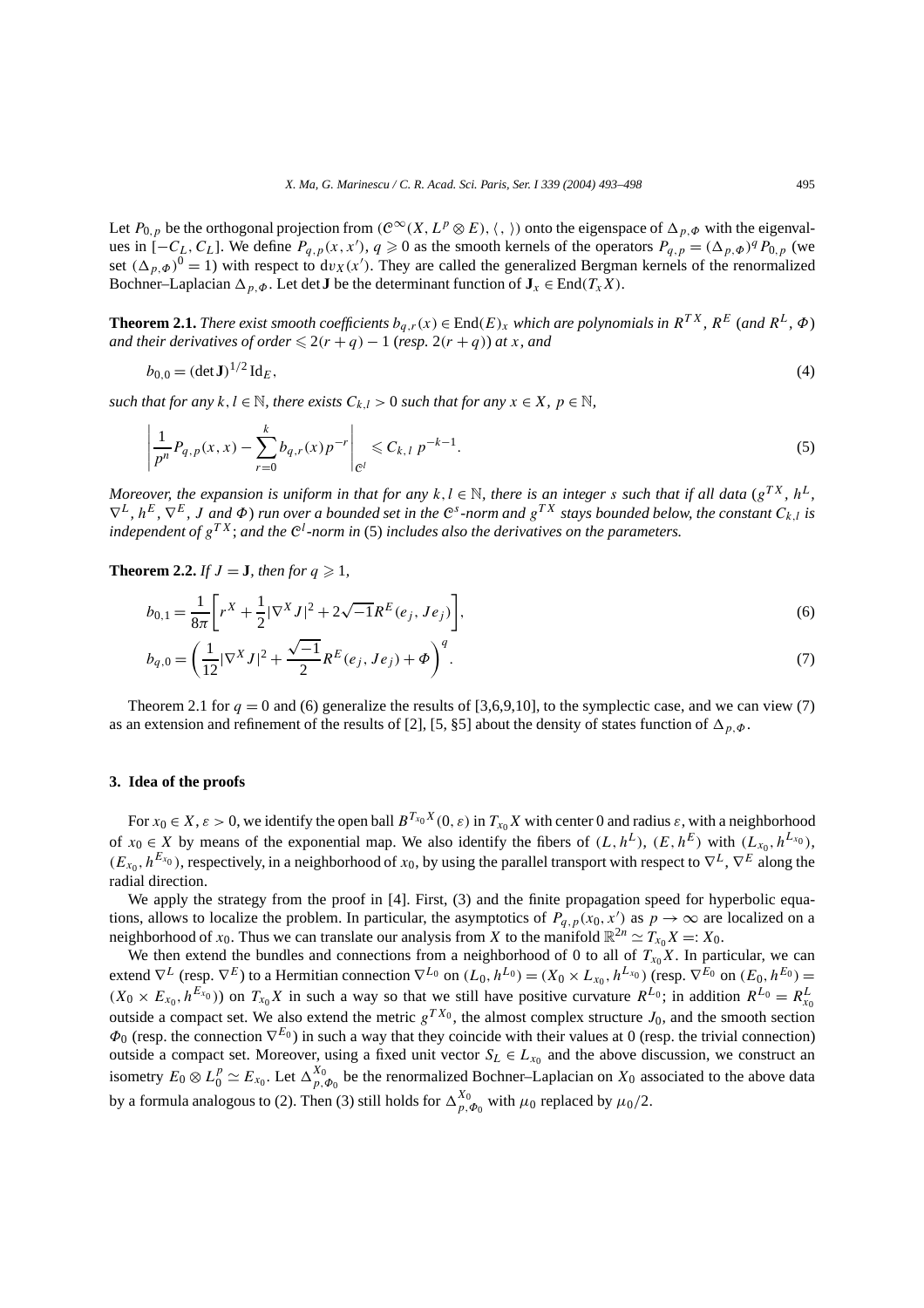Let  $dv_{TX}$  be the Riemannian volume form on  $(T_{x_0}X, g^{T_{x_0}X})$  and  $\kappa(Z)$  be the smooth positive function defined by the equation  $dv_{X_0}(Z) = \kappa(Z) dv_{TX}(Z)$ , with  $k(0) = 1$ . For  $s \in \mathcal{C}^{\infty}(\mathbb{R}^{2n}, E_{X_0})$ ,  $Z \in \mathbb{R}^{2n}$  and  $t = 1/\sqrt{p}$ , set  $||s||_0^2 = \int_{\mathbb{R}^{2n}} |s(Z)|_{h^{E_{x_0}}}^2 dv_{TX}(Z)$ , and consider

$$
\mathcal{L}_t = S_t^{-1} t^2 \kappa^{1/2} \Delta_{p,\Phi_0}^{X_0} \kappa^{-1/2} S_t, \quad \text{where } (S_t s)(Z) = s(Z/t).
$$
 (8)

Then  $\mathcal{L}_t$  is a family of self-adjoint differential operators with coefficients in End $(E)_{x_0}$ . We denote by  $\mathcal{P}_{0,t}$ : $(\mathcal{C}^{\infty}(X_0, E_{x_0}), \| \|_{0}) \to (\mathcal{C}^{\infty}(X_0, E_{x_0}), \| \|_{0})$  the spectral projection of  $\mathcal{L}_t$  corresponding to the interval  $[-C_{L_0}t^2, C_{L_0}t^2]$ . Let  $\mathcal{P}_{q,t}(Z, Z') = \mathcal{P}_{q,t,x_0}(Z, Z'), (Z, Z' \in X_0, q \ge 0)$  be the smooth kernel of  $\mathcal{P}_{q,t} = (\mathcal{L}_t)^q \mathcal{P}_{0,t}$ with respect to  $dv_{TX}(Z')$ . We can view  $\mathcal{P}_{q,t,x_0}(Z, Z')$  as a smooth section of  $\pi^*$  End*(E)* over  $TX \times_X TX$ , where  $\pi$  :  $TX \times_X TX \to X$ . Here we identify a section  $S \in \mathcal{C}^\infty(T X \times_X TX, \pi^* \text{End}(E))$  with the family  $(S_x)_{x \in X}$ , where  $S_x = S|_{\pi^{-1}(x)}$ . We denote by  $| \cdot |_{C^s(X)}$  a  $C^s$  norm on it for the parameter  $x_0 \in X$ . Let  $\delta$  be the counterclockwise oriented circle in  $\mathbb C$  of center 0 and radius  $\mu_0/4$ . By (3),

$$
\mathcal{P}_{q,t} = \frac{1}{2\pi i} \int_{\delta} \lambda^q (\lambda - \mathcal{L}_t)^{-1} d\lambda.
$$
\n(9)

From (3) and (9) we can apply the techniques in [4], which are inspired by [1, §11], to get the following key estimate.

**Theorem 3.1.** *There exist smooth sections*  $F_{q,r} \in C^{\infty}(TX \times_X TX, \pi^* \text{End}(E))$  *such that for*  $k, m, m' \in \mathbb{N}, \sigma > 0$ , *there exists*  $C > 0$  *such that if*  $t \in [0, 1]$ ,  $Z, Z' \in T_{x_0}X$ ,  $|Z|, |Z'| \leq \sigma$ ,

$$
\sup_{|\alpha|,|\alpha'| \leqslant m} \left| \frac{\partial^{|\alpha|+|\alpha'|}}{\partial Z^{\alpha} \partial Z'^{\alpha'}} \left( \mathcal{P}_{q,t} - \sum_{r=0}^{k} F_{q,r} t^r \right) (Z, Z') \right|_{\mathcal{C}^{m'}(X)} \leqslant C t^k.
$$
\n
$$
(10)
$$

Let  $P_{0,q,p}(Z, Z') \in \text{End}(E_{x_0})$   $(Z, Z' \in X_0)$  be the analogue of  $P_{q,p}(x, x')$ . By (8), for  $Z, Z' \in \mathbb{R}^{2n}$ ,

$$
P_{0,q,p}(Z,Z') = t^{-2n-2q} \kappa^{-1/2}(Z) \mathcal{P}_{q,t}(Z/t, Z'/t) \kappa^{-1/2}(Z').
$$
\n(11)

To complete the proof of Theorem 2.1, we finally prove  $F_{q,r} = 0$  for  $r < 2q$ . In fact, (10) and (11) yield

$$
b_{q,r}(x_0) = F_{q,2r+2q}(0,0). \tag{12}
$$

#### **4. Evaluation of** *Fq,r*

The almost complex structure J induces a splitting  $T_{\mathbb{R}}X\otimes_{\mathbb{R}}\mathbb{C}=T^{(1,0)}X\oplus T^{(0,1)}X$ , where  $T^{(1,0)}X$  and  $T^{(0,1)}X$ The aimost complex structure *J* induces a splitting  $I \r R X \otimes \r R \r L = I \r N \r N X \r R$ , where  $I \r N \r N X$  and  $I \r N \r N X$ <br>are the eigenbundles of *J* corresponding to the eigenvalues  $\sqrt{-1}$  and  $-\sqrt{-1}$ , respectively. We choose be an orthonormal basis of  $T_{x_0}^{(1,0)}X$ , such that

$$
-2\pi\sqrt{-1}J_{x_0} = \text{diag}(a_1,\ldots,a_n) \in \text{End}\big(T_{x_0}^{(1,0)}X\big).
$$
\n(13)

We use the orthonormal basis  $e_{2j-1} = \frac{1}{\sqrt{2}}$  $\frac{1}{2}(w_j + \overline{w}_j)$  and  $e_{2j} =$  $\frac{\sqrt{-1}}{\sqrt{2}}$  (*w<sub>j</sub>* −  $\overline{w}_j$ ), *j* = 1, ..., *n* of *T<sub>x0</sub>X* to introduce the normal coordinates as in Section 3. In what follows we will use the complex coordinates  $z = (z_1, ..., z_n)$ , thus  $Z = z + \overline{z}$ , and  $w_i = \sqrt{2} \frac{\partial}{\partial z_i}$ ,  $\overline{w}_i = \sqrt{2} \frac{\partial}{\partial \overline{z}_i}$ . It is very useful to introduce the cr  $b_i^+$ 

$$
b_i = -2\frac{\partial}{\partial z_i} + \frac{1}{2}a_i\overline{z}_i, \quad b_i^+ = 2\frac{\partial}{\partial \overline{z}_i} + \frac{1}{2}a_i z_i, \qquad b = (b_1, \dots, b_n).
$$
\n<sup>(14)</sup>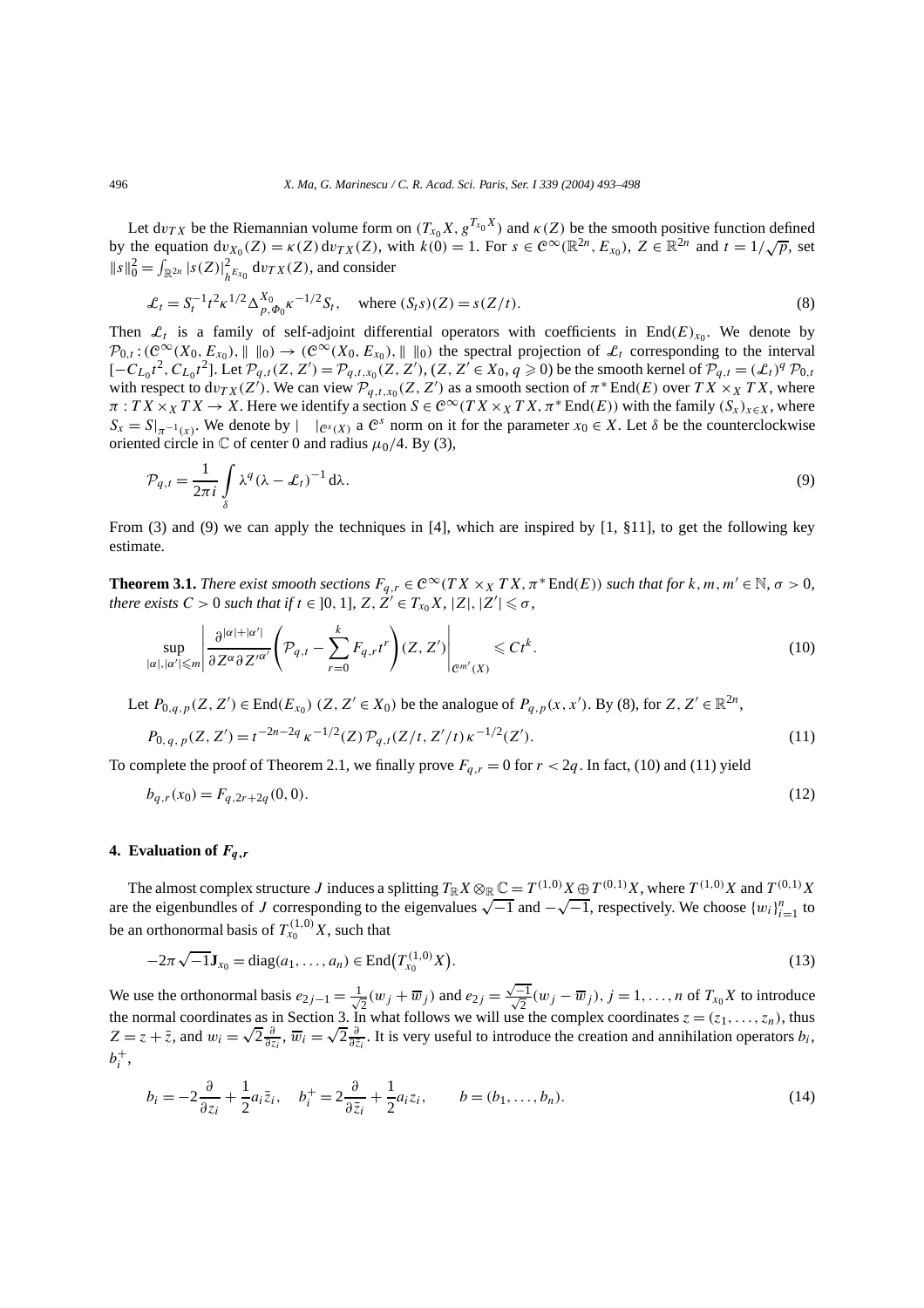Now there are second order differential operators  $\mathcal{O}_r$  whose coefficients are polynomials in *Z* with coefficients being polynomials in  $R^{TX}$ ,  $R^{\text{det}}$ ,  $R^{E}$ ,  $R^{L}$  and their derivatives at  $x_0$ , such that

$$
\mathcal{L}_t = \mathcal{L}_0 + \sum_{r=1}^{\infty} \mathcal{O}_r t^r, \quad \text{with } \mathcal{L}_0 = \sum_i b_i b_i^+.
$$
 (15)

**Theorem 4.1.** *The spectrum of the restriction of*  $\mathcal{L}_0$  *to*  $L^2(\mathbb{R}^{2n})$  *is given by*  $\{2\sum_{i=1}^n \alpha_i a_i : \alpha_i \in \mathbb{N}\}$  *and an orthogonal basis of the eigenspace of*  $2 \sum_{i=1}^{n} \alpha_i a_i$  *is given by* 

$$
b^{\alpha}\left(z^{\beta}\exp\left(-\frac{1}{4}\sum_{i}a_{i}|z_{i}|^{2}\right)\right), \quad \text{with } \beta \in \mathbb{N}^{n}.
$$
 (16)

Let  $N^{\perp}$  be the orthogonal space of  $N = \text{Ker } \mathcal{L}_0$  in  $(L^2(\mathbb{R}^{2n}, E_{x_0}), || \cdot ||_0)$ . Let  $P^N$ ,  $P^{N^{\perp}}$  be the orthogonal projections from  $L^2(\mathbb{R}^{2n}, E_{x_0})$  onto *N*,  $N^{\perp}$ , respectively. Let  $P^N(Z, Z')$  be the smooth kernel of the operator  $P^N$ with respect to  $dv_{TX}(Z')$ . From (16), we get

$$
P^{N}(Z, Z') = \frac{1}{(2\pi)^{n}} \prod_{i=1}^{n} a_{i} \exp\left(-\frac{1}{4} \sum_{i} a_{i} (|z_{i}|^{2} + |z'_{i}|^{2} - 2z_{i} \bar{z}'_{i})\right).
$$
 (17)

Now for  $\lambda \in \delta$ , we solve for the following formal power series on *t*, with  $g_r(\lambda) \in \text{End}(L^2(\mathbb{R}^{2n}, E_{x_0}), N)$ ,  $f_r^{\perp}(\lambda) \in$  $\text{End}(L^2(\mathbb{R}^{2n}, E_{x_0}), N^{\perp}),$ 

$$
(\lambda - \mathcal{L}_t) \sum_{r=0}^{\infty} \left( g_r(\lambda) + f_r^{\perp}(\lambda) \right) t^r = \mathrm{Id}_{L^2(\mathbb{R}^{2n}, E_{x_0})} \,. \tag{18}
$$

From  $(9)$ ,  $(18)$ , we claim that

$$
F_{q,r} = \frac{1}{2\pi i} \int_{\delta} \lambda^q g_r(\lambda) d\lambda + \frac{1}{2\pi i} \int_{\delta} \lambda^q f_r^{\perp}(\lambda) d\lambda.
$$
 (19)

From Theorem 4.1, (19), the key observation that  $P^N \mathcal{O}_1 P^N = 0$ , and the residue formula, we can get  $F_{q,r}$  by using the operators  $\mathcal{L}_0^{-1}$ ,  $P^N$ ,  $P^{N^{\perp}}$ ,  $\mathcal{O}_i$  ( $i \leq r$ ). This gives us a method to compute  $b_{q,r}$  in view of Theorem 4.1 and (12). Especially, for  $q > 0$ ,  $r < 2q$ ,

$$
F_{0,0} = P^N, \t F_{q,r} = 0,
$$
  
\n
$$
F_{q,2q} = (P^N \mathcal{O}_2 P^N - P^N \mathcal{O}_1 \mathcal{L}_0^{-1} P^{N^{\perp}} \mathcal{O}_1 P^N)^q P^N,
$$
  
\n
$$
F_{0,2} = \mathcal{L}_0^{-1} P^{N^{\perp}} \mathcal{O}_1 \mathcal{L}_0^{-1} P^{N^{\perp}} \mathcal{O}_1 P^N - \mathcal{L}_0^{-1} P^{N^{\perp}} \mathcal{O}_2 P^N + P^N \mathcal{O}_1 \mathcal{L}_0^{-1} P^{N^{\perp}} \mathcal{O}_1 \mathcal{L}_0^{-1} P^{N^{\perp}} - P^N \mathcal{O}_2 \mathcal{L}_0^{-1} P^{N^{\perp}}.
$$
\n(20)

In fact  $\mathcal{L}_0$  and  $\mathcal{O}_r$  are formal adjoints with respect to  $\|\cdot\|_0$ ; thus in  $F_{0,2}$  we only need to compute the first two terms, as the last two terms are their adjoints. This simplifies the computation in Theorem 2.2.

#### **Acknowledgements**

We thank Professors Jean-Michel Bismut, Jean-Michel Bony and Johannes Sjöstrand for useful conversations. It is a pleasure to acknowledge our intellectual debt to Xianzhe Dai and Kefeng Liu.